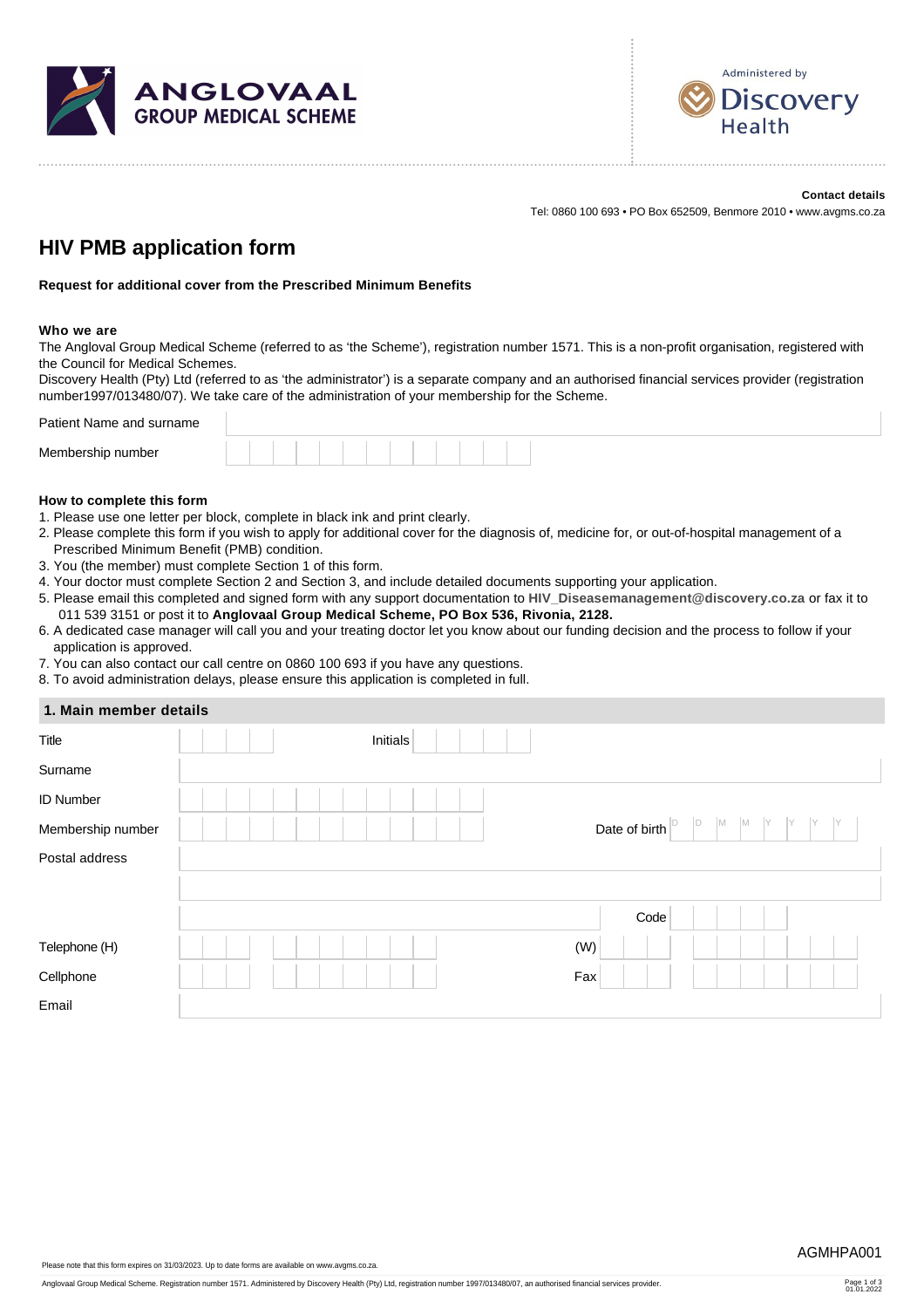| 2. About the patient                          |          |                                              |           |                          |                      |  |
|-----------------------------------------------|----------|----------------------------------------------|-----------|--------------------------|----------------------|--|
| Title                                         | Initials |                                              | Surname   |                          |                      |  |
| <b>ID Number</b>                              |          |                                              |           |                          |                      |  |
| Membership number                             |          |                                              |           | Date of birth            | M<br>M<br>ID         |  |
| Postal address                                |          |                                              |           |                          |                      |  |
|                                               |          |                                              |           |                          |                      |  |
|                                               |          |                                              |           |                          |                      |  |
|                                               |          |                                              |           |                          | Code                 |  |
| Telephone (H)                                 |          |                                              |           | (W)                      |                      |  |
| Cellphone                                     |          |                                              |           | Fax                      |                      |  |
| Email                                         |          |                                              |           |                          |                      |  |
| May we communicate your information to you by |          | email                                        | fax<br>or |                          |                      |  |
| Relationship to main member                   |          |                                              |           |                          |                      |  |
| Patient's signature                           |          |                                              |           | D<br>M<br>M<br>D<br>Date | IY<br>IY<br>IY<br>IY |  |
|                                               |          | (if patient is a minor, main member to sign) |           |                          |                      |  |

# **3. Information about treatment request** *(doctor to complete)*

## **3.1**. **Application for medical management**

Out-of-hospital

| <b>Condition</b> | <b>RPL consultation or procedure</b><br>code | <b>RPL description</b> | Number of consultations<br>or procedures per year |
|------------------|----------------------------------------------|------------------------|---------------------------------------------------|
|                  |                                              |                        |                                                   |
|                  |                                              |                        |                                                   |
|                  |                                              |                        |                                                   |
|                  |                                              |                        |                                                   |
|                  |                                              |                        |                                                   |

### **3.2. Application for medicine**

#### **Medicine requested** *(please provide details)*

| <b>Condition</b> | Medicine name,<br>strength and dosage | <b>NAPPI code</b> | Frequency |
|------------------|---------------------------------------|-------------------|-----------|
|                  |                                       |                   |           |
|                  |                                       |                   |           |
|                  |                                       |                   |           |
|                  |                                       |                   |           |
|                  |                                       |                   |           |

### **3.3. Application for radiology**

| <b>Condition</b> | Code | Description | Quantity |
|------------------|------|-------------|----------|
|                  |      |             |          |
|                  |      |             |          |
|                  |      |             |          |
|                  |      |             |          |